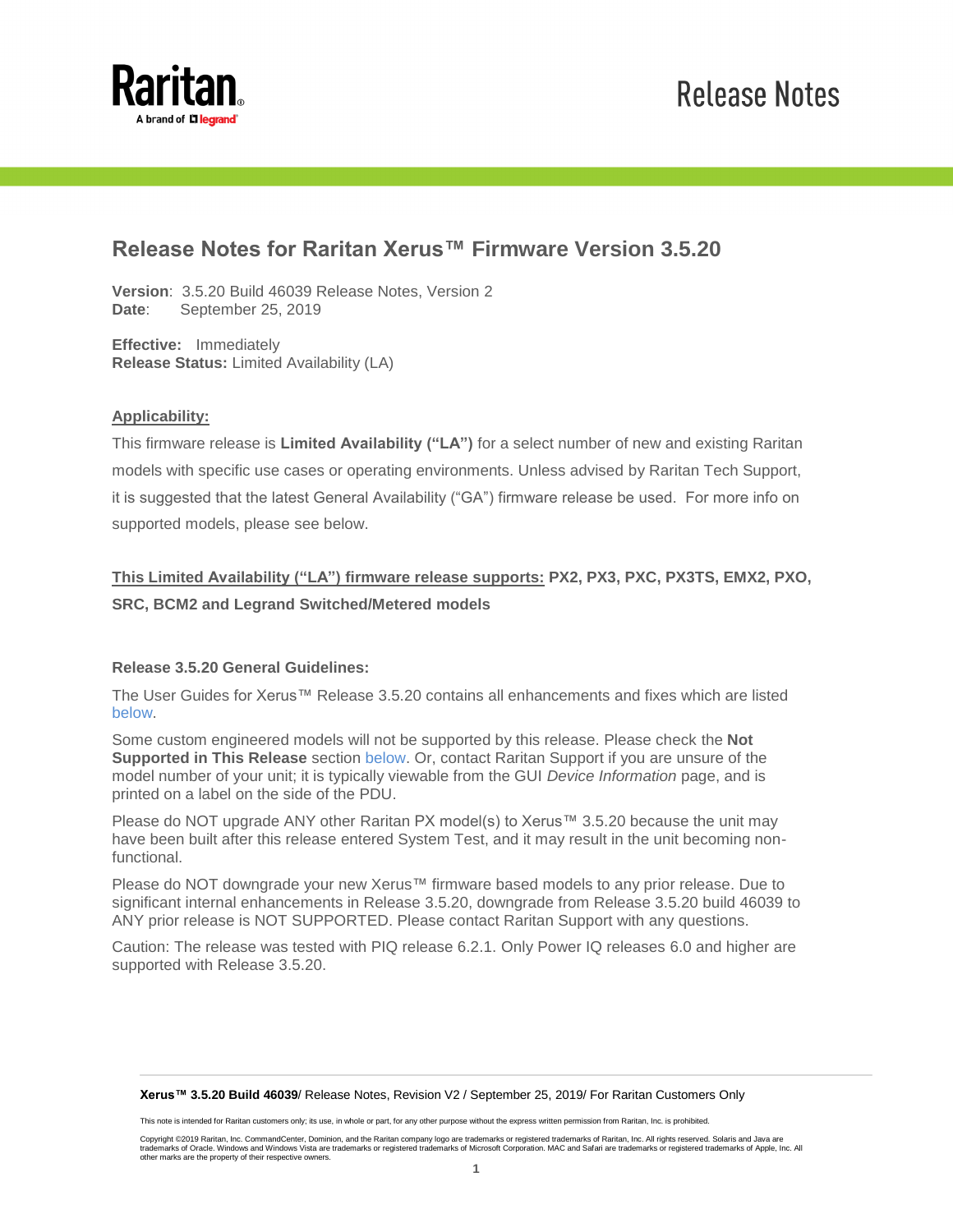

# **Release Notes**

### <span id="page-1-0"></span>**Release 3.5.20 contains all enhancements and fixes which are listed below:**

#### **Bug Fixes and Enhancements:**

SmatLock Door Handle Communication Stability Issue [72784] Gigabit Ethernet Communication Issues [73039] Legrand 3-Phase Metering Anomalies [73412]

Consult the PX 3.5.20 User Guides for more information on these firmware features: <https://www.raritan.com/support>

#### <span id="page-1-1"></span>**Not Supported with PX Release 3.5.20:**.

Except for some recent Engineered to Order (ETO) models, all units/models that can run Xerus™ firmware can be upgraded to this release.

Power IQ & New Hardware Support:

DX2-DH2C2 is compatible with Power IQ release 6.1.2 and later

Unsupported Accessory Configurations:

 AMS-M2-Z Hot Plugging – These asset management accessories cannot be hot plugged and doing so may result in a controller re-boot or the need to re-boot (power down) the entire PDU.

**If you are unsure that your model is supported by this firmware, please contact Raritan Support.**

**Americas: [tech@raritan.com](mailto:tech@raritan.com?subject=PX%203.3.20%20Firmware) Europe: [tech.europe@raritan.com](mailto:tech.europe@raritan.com?subject=PX%203.3.20%20Firmware) Asia Pacific: [support.apac@raritan.com](mailto:support.apac@raritan.com?subject=PX%203.3.20%20Firmware)**

#### **Upgrade Matrix (path for upgrades):**

This release is intended for factory shipments and firmware upgrades on all the following series/models: PX2, PX3, PXC, PX3TS, EMX2, PXO, SRC, BCM2 and Legrand Switched/Metered models.

**Please Note:**

**Due to file system changes in release 3.5.20, any updates from a firmware version older than** 

**3.3.0 to 3.5.20 or newer will require an intermediate firmware update to 3.3.x or 3.4.x**

#### **Xerus™ 3.5.20 Build 46039**/ Release Notes, Revision V2 / September 25, 2019/ For Raritan Customers Only

This note is intended for Raritan customers only; its use, in whole or part, for any other purpose without the express written permission from Raritan, Inc. is prohibited.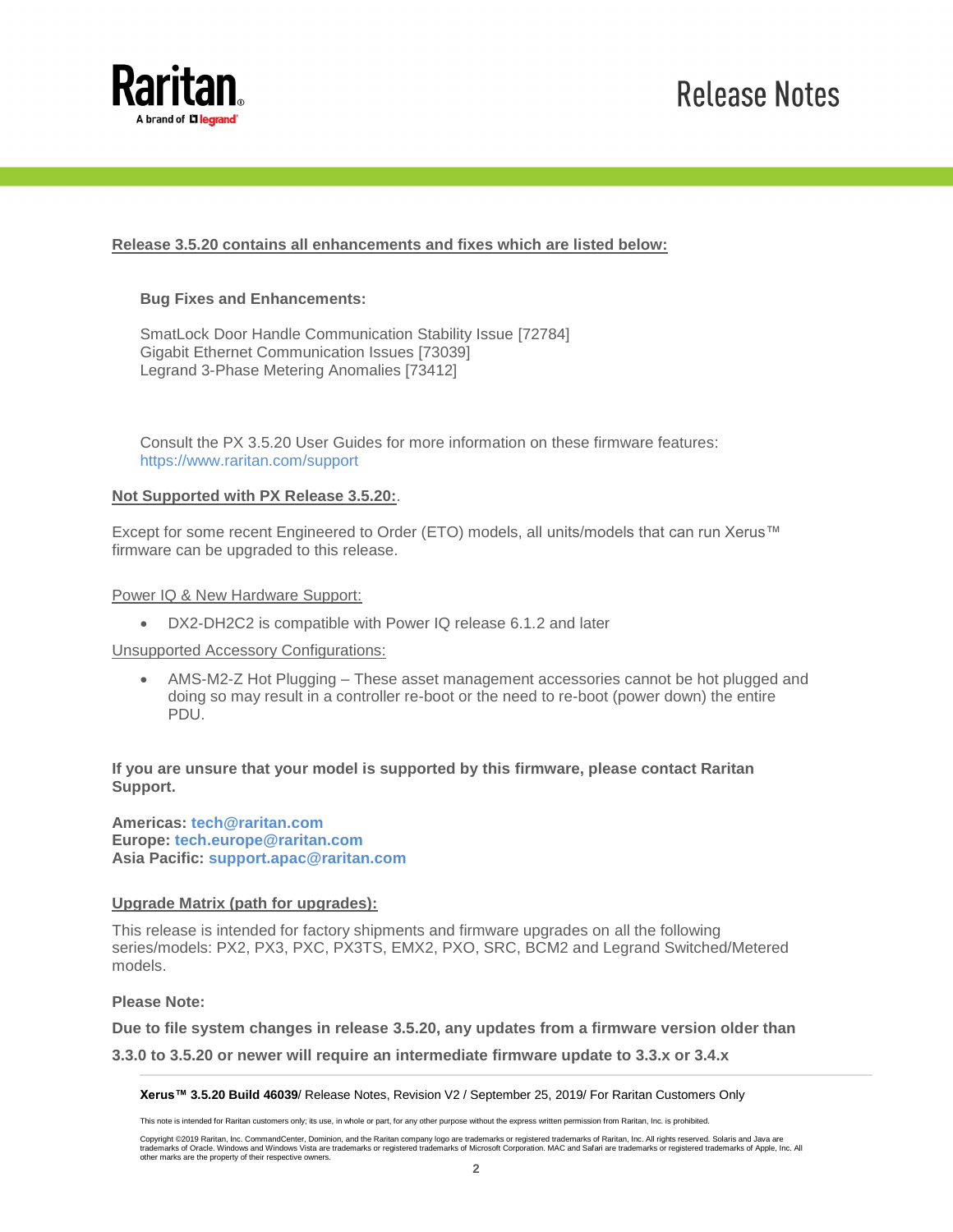

# **Release Notes**

Historical firmware version downloads may be found on our support site referenced below. Please contact tech support with any further questions about upgrading PX firmware.

### **Raritan PX Downloads**

The following supplemental files can be downloaded via the Raritan support site <https://www.raritan.com/support> (please select the correct product):

- FW Releases and Release notes
- Product documentation and user guides
- SNMP MIBs
- Related tools and drivers
- JSON-RPC SDK

#### **Release Package Details:**

**PLEASE NOTE: Release 3.5.20 is a LA (Limited Availability) release and firmware will not be available for public download through the support website. If this firmware release applies to your specific models, use case or you have further questions, please contact Raritan Tech Support in your geographic region:**

**North America: [tech@raritan.com](mailto:tech@raritan.com?subject=PX%203.3.20%20Firmware) Europe: [tech.europe@raritan.com](mailto:tech.europe@raritan.com?subject=PX%203.3.20%20Firmware) Asia Pacific: [support.apac@raritan.com](mailto:support.apac@raritan.com?subject=PX%203.3.20%20Firmware)**

**Raritan Tech Support can provide firmware update files and it is advised that you contact them to ensure proper compatibility before applying any LA release.**

Release 3.5.20 Package components for PX2, PX3, PXC PX3TS, SRC, PXO, BCM2 and Legrand Switched/Metered models:

• "Xerus\_ReleaseNotes\_3.5.20" (this file)

#### Release 3.5.20 Package Components for EMX2:

• "Xerus\_ReleaseNotes\_3.5.20" (this file)

**Xerus™ 3.5.20 Build 46039**/ Release Notes, Revision V2 / September 25, 2019/ For Raritan Customers Only

This note is intended for Raritan customers only; its use, in whole or part, for any other purpose without the express written permission from Raritan, Inc. is prohibited.